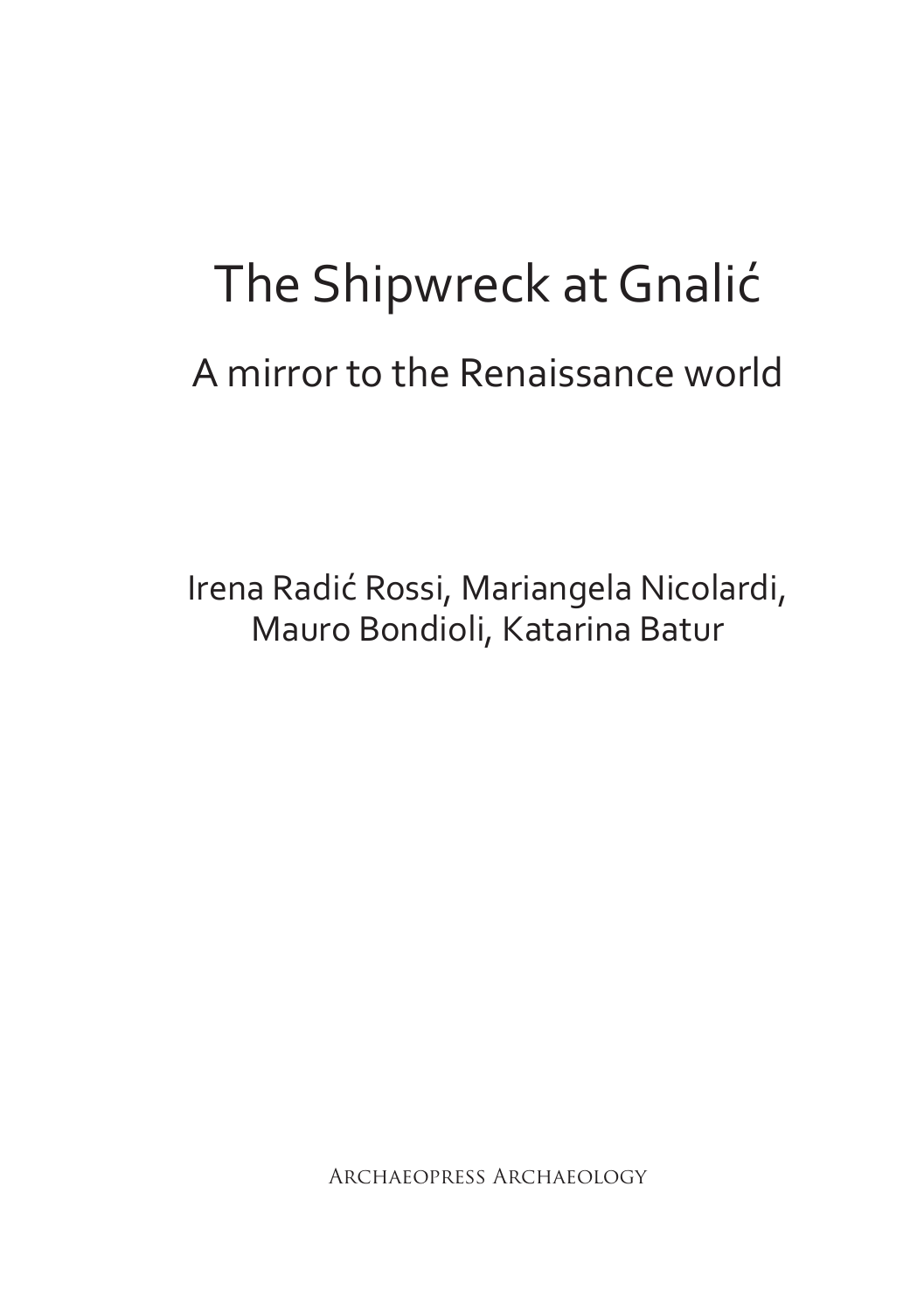

Archaeopress Publishing Ltd Summertown Pavilion 18-24 Middle Way Summertown Oxford OX2 7LG www.archaeopress.com

ISBN 978-1-80327-150-7 ISBN 978-1-80327-151-4 (e-Pdf)

© Irena Radić Rossi, Mariangela Nicolardi, Mauro Bondioli, Katarina Batur and Archaeopress 2021

*Peer reviewers*: Josip Belamarić, Lovorka Čoralić, Irena Lazar and Pavuša Vežić *Translation*: Apostrof, Zagreb.

Pursuant to the applicable Italian law (Legislative Decree of 22 January 2004, No. 42, Art. 108, c.3), on 6 May 2019 and 15 September 2021, the list of copies of the documents published in this book was submitted to the State Archives of Venice and Mantoa.

All rights reserved. No part of this book may be reproduced, or transmitted, in any form or by any means, electronic, mechanical, photocopying or otherwise, without the prior written permission of the copyright owners.

This book is available direct from Archaeopress or from our website www.archaeopress.com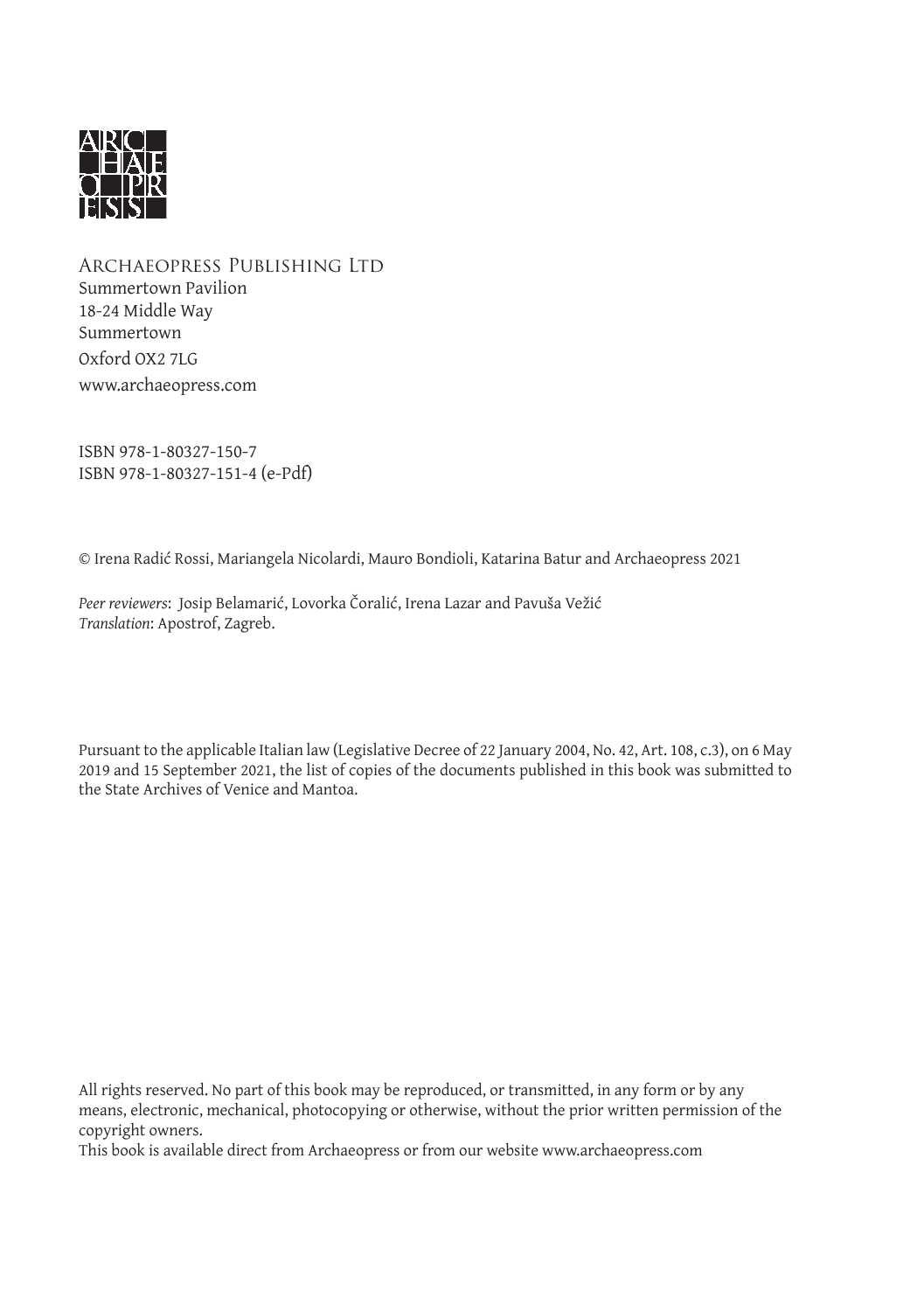### **All previous explorations of the shipwreck at the islet of Gnalić have been made possible by:**

Croatian Ministry of Culture and Media Croatian Science Foundation University of Zadar Tkon Municipality ARS NAUTICA Institute for Maritime Heritage Division for Marine and Environmental Research, Ruđer Bošković Institute City of Biograd na Moru Verein zur Förderung der Unterwasser-Archäologie – FUWA, Koblenz, DE Center for Maritime Archaeology and Conservation – CMAC, Texas A&M University, College Station, TX, USA Istituto Superiore per la Conservazione ed il Restauro – ISCR, Ministero per i beni e le attivita culturali, Roma, IT Institute of Nautical Archaeology, College Station, TX, USA and numerous collaborators, students and volunteers from Croatia and abroad with expertise in various fields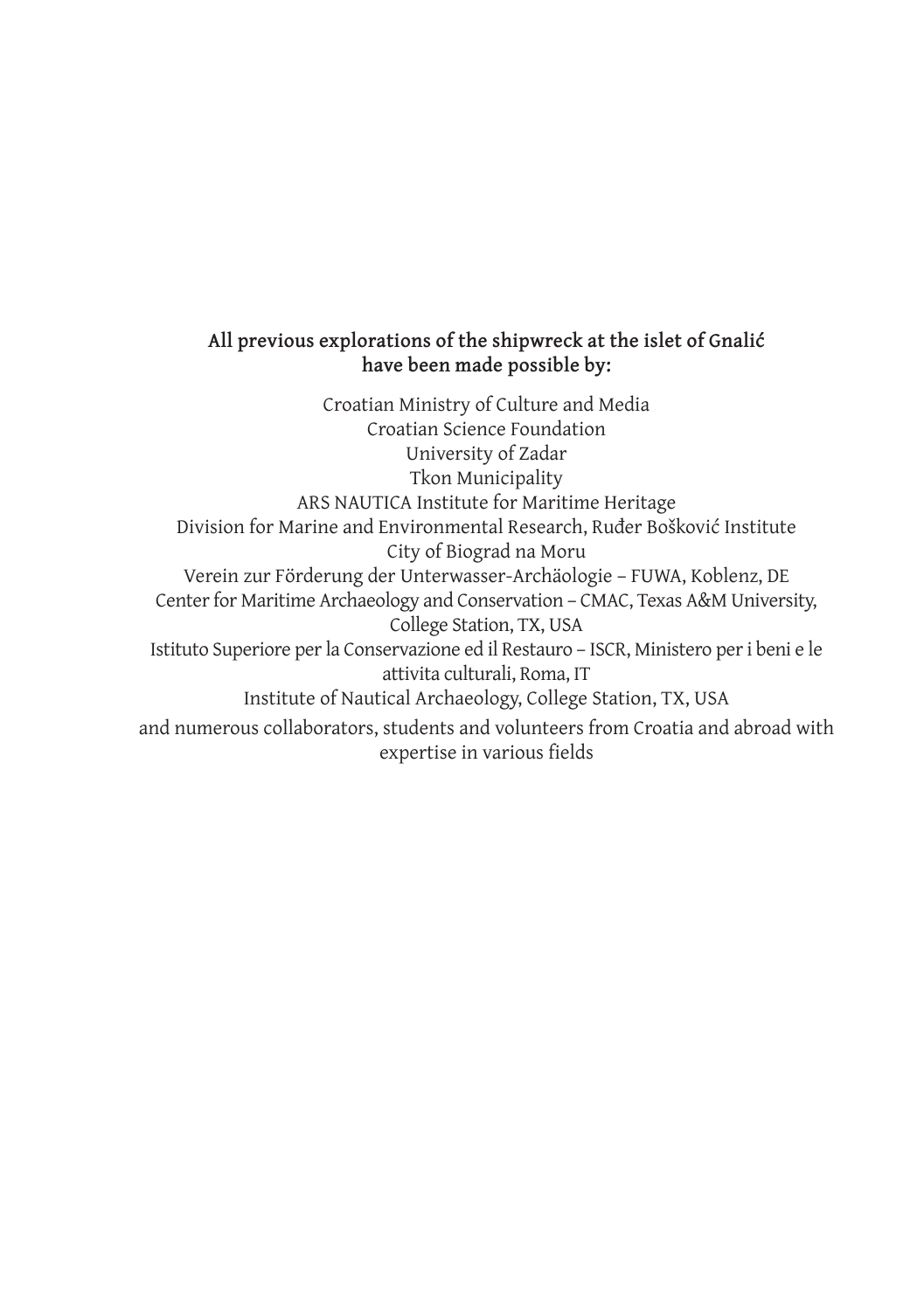*And forthwith continues the voyage like after a shipwreck a survivor a sea wolf*

Giuseppe Ungaretti, '*Allegria di naufragi*' (*The Joy of Shipwrecks*)

To Ksenija Radulić, Sofija Petricioli, Božidar Vilhar and all of their associates, whose boundless enthusiasm and committed efforts have saved the site at the islet of Gnalić and preserved it for future generations.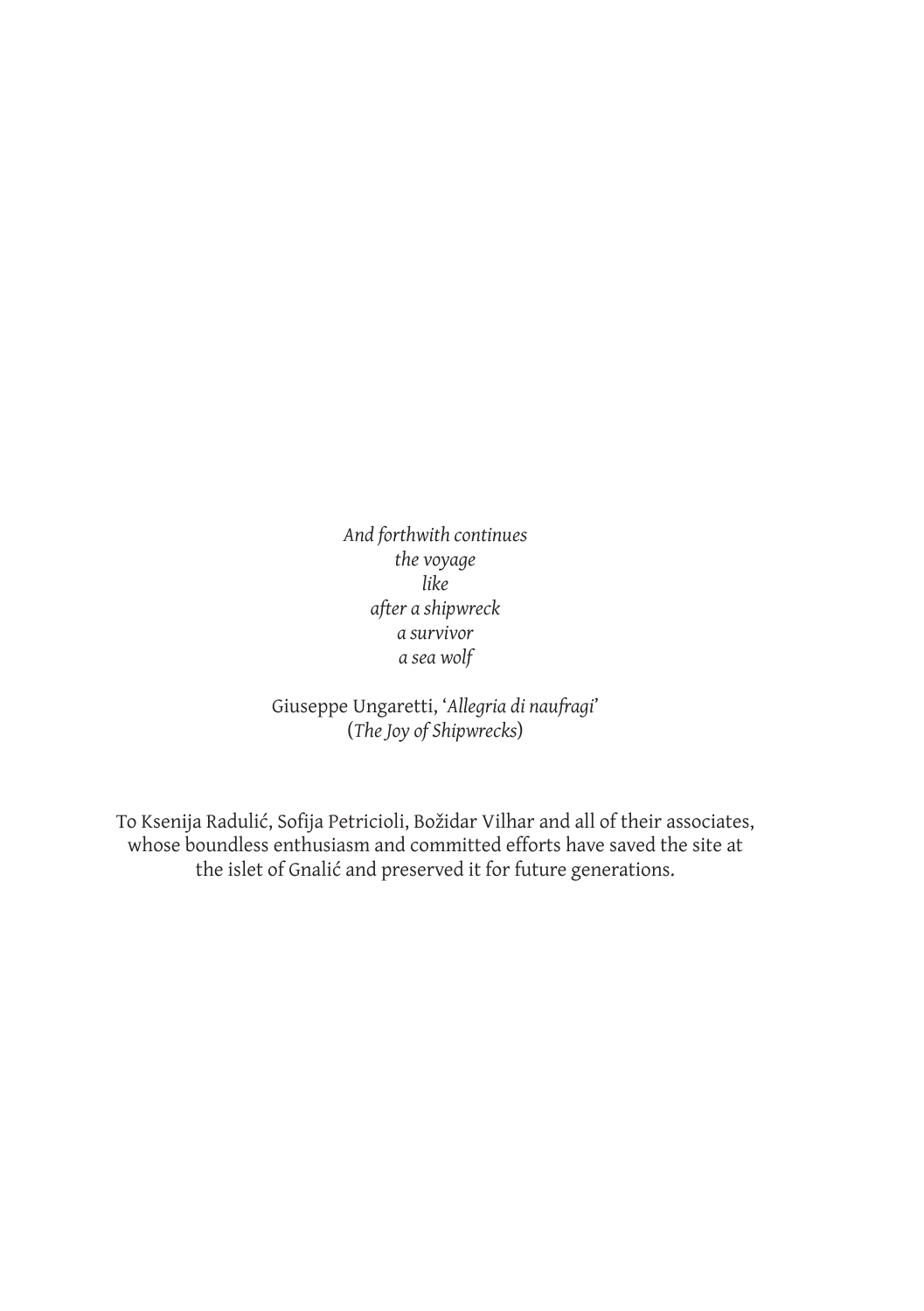### Contents

| 4.1.2. Frane Antunov of Korčula (Francesco di Antonio da Curzola): |
|--------------------------------------------------------------------|
|                                                                    |
|                                                                    |
|                                                                    |
|                                                                    |
|                                                                    |
|                                                                    |
|                                                                    |
|                                                                    |
|                                                                    |
| 4.3.1. The Gagliano family: bankers, merchants, ship owners 121    |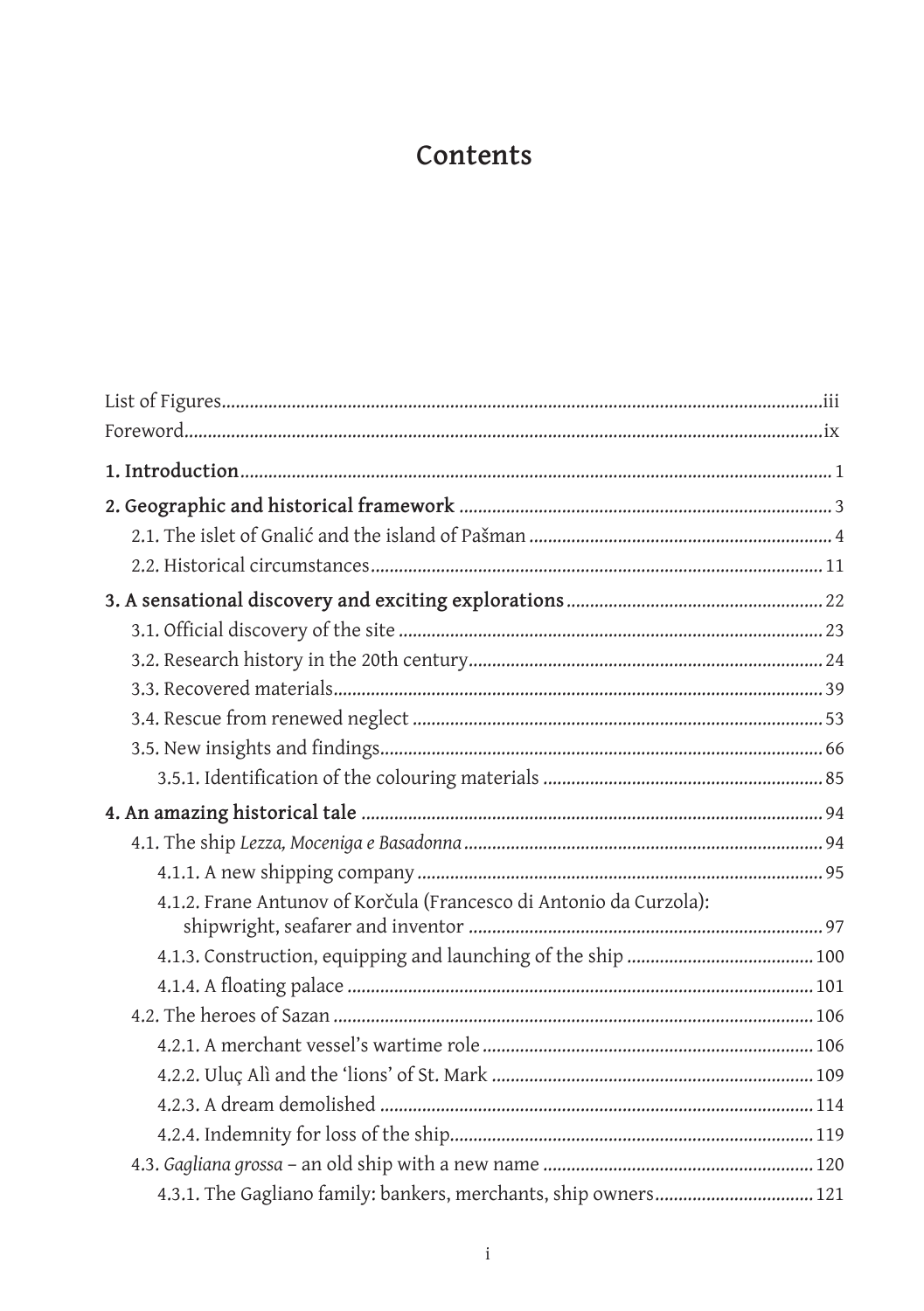| 4.3.4. Alvise Finardi: ordinary and extraordinary tales from the life of        |  |
|---------------------------------------------------------------------------------|--|
| 4.4. The final voyage of the Gagliana grossa (once called the Lezza, Moceniga e |  |
|                                                                                 |  |
|                                                                                 |  |
|                                                                                 |  |
|                                                                                 |  |
| 6. The Shipwreck at Gnalić - A Mirror to the Renaissance World 154              |  |
|                                                                                 |  |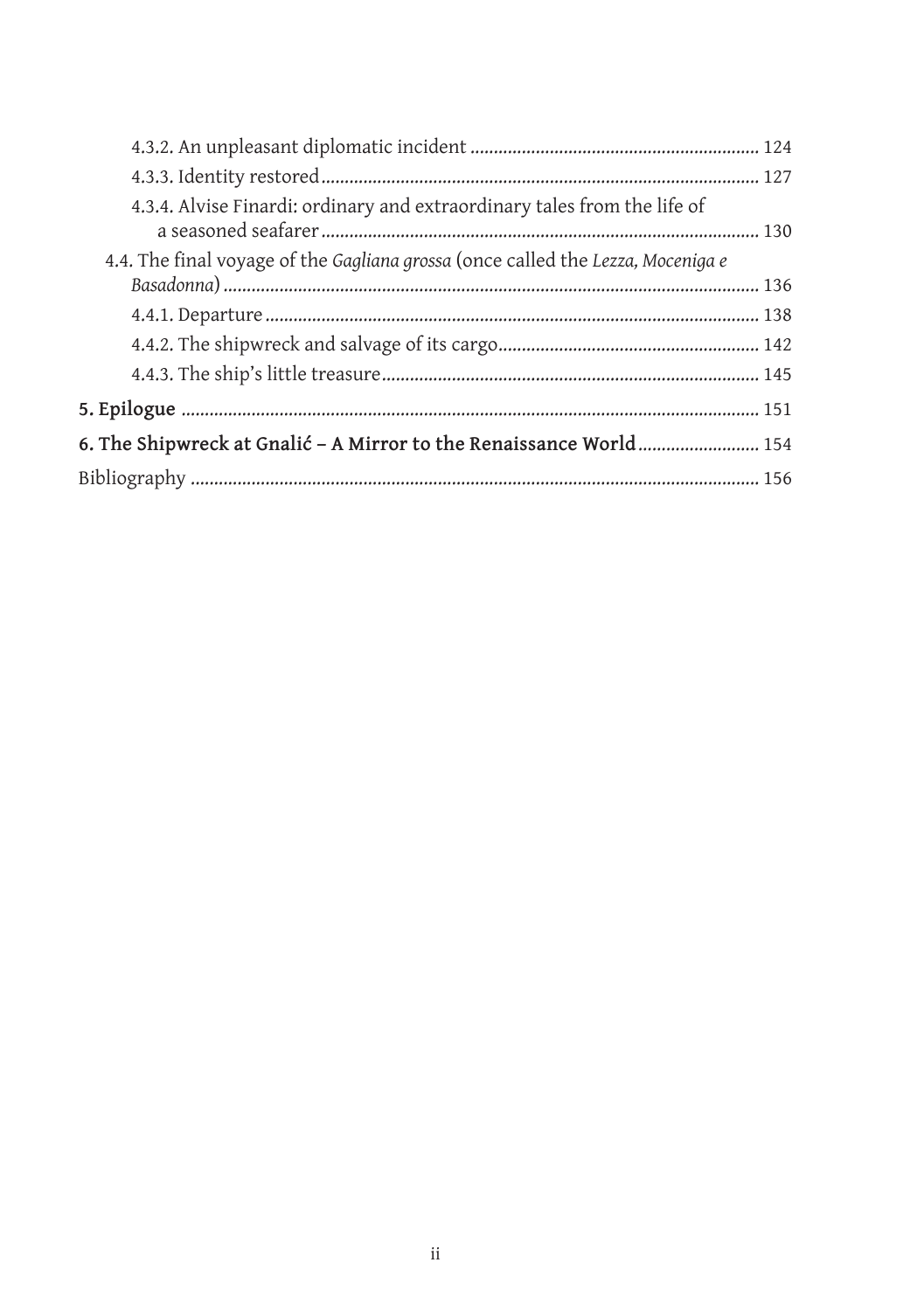# **List of Figures and Tables**

| Figure 1. The usual navigation route from Venice to Constantinople, marked on the map         |  |
|-----------------------------------------------------------------------------------------------|--|
| of Europe and the Mediterranean from the Book of Navigation (Kitâb-ı Bahriye, 1525)           |  |
|                                                                                               |  |
| Figure 2. The islet of Gnalić, with the island of Pašman and the Pašman Channel behind it4    |  |
| Figure 3. View of the islet of Gnalić and the research vessel anchored over the site 5        |  |
| Figure 4. Nautical chart of Zadar and its surroundings from the Book of Navigation (Kitâb-1   |  |
| Bahriye, 1525) by the Ottoman cartographer Piri Reis, Walters Art Museum, Baltimore 6         |  |
| Figure 5. Map of the Zadar and Šibenik archipelago with marked location of the site           |  |
| Figure 6. Presumed coastline about 7000 years ago, when the sea level was 10 m lower          |  |
|                                                                                               |  |
|                                                                                               |  |
| Figure 8. View of the southern part of the Pašman Channel, with Benedictine abbey             |  |
|                                                                                               |  |
| Figure 9. View of the south-eastern part of the island of Pašman, Vrana Lake and nearby       |  |
|                                                                                               |  |
| Figure 10. Pustograd hillfort with the remains of a Late Antique fortress11                   |  |
| Figure 11. View of the settlement of Pašman and the southeastern part of the                  |  |
|                                                                                               |  |
|                                                                                               |  |
|                                                                                               |  |
| Figure 14. Fortress of St. Nicholas at the entrance to the St. Anthony Channel                |  |
|                                                                                               |  |
| Figure 15. View of destroyed Biograd; Konrad von Grünenberg, Beschreibung der Reise von       |  |
|                                                                                               |  |
| Figure 16. A letter from Juraj Matković mentioning the reconstruction of Biograd 16           |  |
|                                                                                               |  |
| Figure 18. Sudurad Bay on the island of Šipan, birthplace of Nichollò Sagri                   |  |
| Figure 19. Copper cauldron for melting resin or tar, illegally extracted from the site in the |  |
|                                                                                               |  |
|                                                                                               |  |
|                                                                                               |  |
|                                                                                               |  |
|                                                                                               |  |
|                                                                                               |  |
|                                                                                               |  |
|                                                                                               |  |
| Figure 27. Detail of the bronze gun with decoration and initials of the caster 28             |  |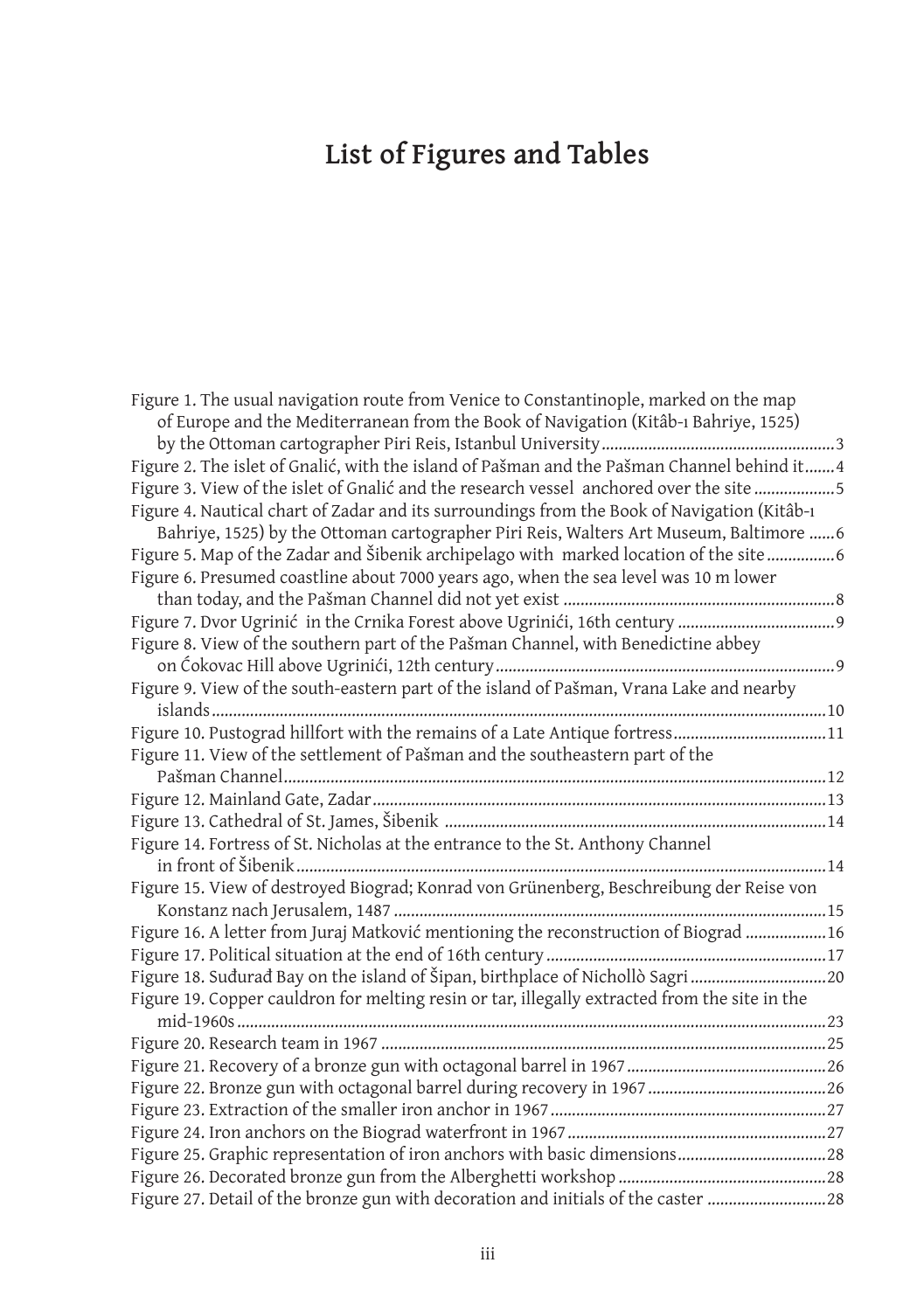| Figure 28. Detail of the bronze gun with the year of manufacture MDLXXXII (1582) 28            |  |
|------------------------------------------------------------------------------------------------|--|
|                                                                                                |  |
| Figure 30. Restored linen shirt; Local Heritage Museum Biograd na Moru30                       |  |
| Figure 31. Restored woollen cap; Local Heritage Museum Biograd na Moru 30                      |  |
|                                                                                                |  |
| Figure 33. Precision scales from the ironclad chest, and two sets of weights31                 |  |
| Figure 34. Damask from the ironclad chest, originally folded and wrapped in coarse cloth, with |  |
| accompanying lead seals bearing the marks of the textile merchants31                           |  |
| Figure 35. Bale of silk damask, restored in the Abbeg Foundation in Riggisberg32               |  |
|                                                                                                |  |
| Figure 37. Situation on the seabed in 1967: bell-shaped ingots of mercury sulphide, used for   |  |
|                                                                                                |  |
| Figure 38. Situation on the seabed in 1967: wooden packaging and parts of the ship's           |  |
| 33                                                                                             |  |
| Figure 39. Situation on the seabed in 1967: sheets of brass and bell-shaped ingots of mercury  |  |
|                                                                                                |  |
|                                                                                                |  |
|                                                                                                |  |
| Figure 42. Glass bowl made by blowing technique, with engraved decoration 35                   |  |
|                                                                                                |  |
|                                                                                                |  |
|                                                                                                |  |
|                                                                                                |  |
| Figure 47. Božidar Vilhar, footage from the film The galley of Gnalić, shot in 197238          |  |
| Figure 48. Graphic representation of eight bronze guns recovered from the site  40             |  |
| Figure 49. Complex heraldic sign on a small gun of the moschetto da braga type 41              |  |
|                                                                                                |  |
| Figure 51. Frying pan made of embossed copper sheet from the ship's galley  42                 |  |
|                                                                                                |  |
|                                                                                                |  |
|                                                                                                |  |
| Figure 55. Portable copper ember vessel, used to heat space or food (Tur. mangal) from ship    |  |
|                                                                                                |  |
| Figure 56. Engraved inscription on the ember vessel, with the decoration in the form of the    |  |
|                                                                                                |  |
|                                                                                                |  |
|                                                                                                |  |
| Figure 59. Stamp on tin bars, with the inscription GETO DE STAGNI (En. Tin cast)               |  |
|                                                                                                |  |
| Figure 60. Reconstructed wooden barrel with conical ingots of lead white  45                   |  |
| Figure 61. Multiply folded packages of rolled brass sheet, 0.8-1 mm thick (Ger. Bugmessing) 46 |  |
|                                                                                                |  |
|                                                                                                |  |
|                                                                                                |  |
|                                                                                                |  |
|                                                                                                |  |
|                                                                                                |  |
|                                                                                                |  |
|                                                                                                |  |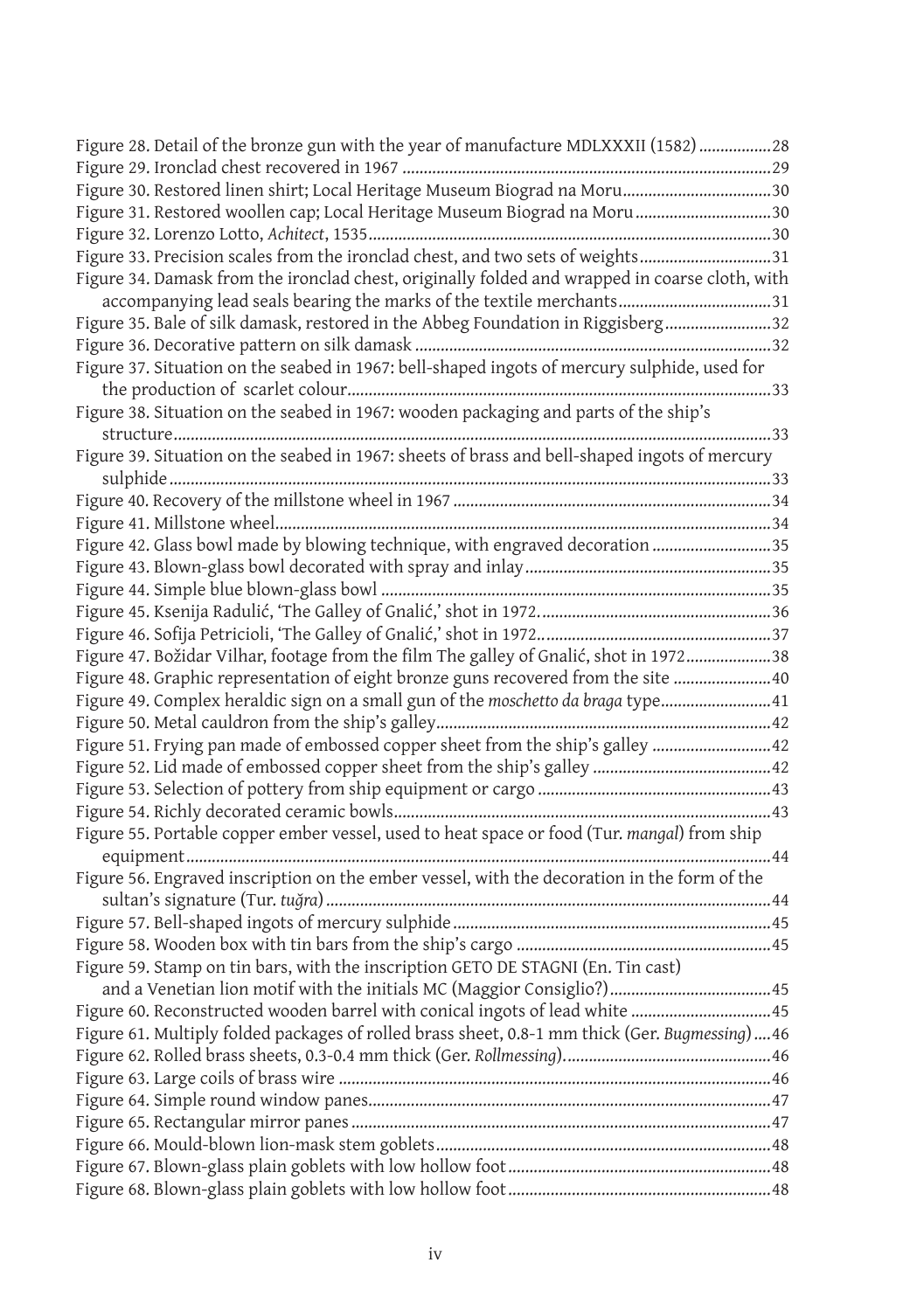| Figure 70. Brass wall sconces, probably originating from Nuremberg, decorated with an          |  |
|------------------------------------------------------------------------------------------------|--|
|                                                                                                |  |
| Figure 71. Brass chandelier from ship's cargo, probably originating from Nuremberg50           |  |
| Figure 72. Candlestick manufacturer; Hans Sachs, Das Ständebuch, illustrations by Jost Amman,  |  |
|                                                                                                |  |
| Figure 73. Spectacles with leather frames in wooden boxes in two sizes 50                      |  |
|                                                                                                |  |
| Figure 75. Spectacles after restoration; Local Heritage Museum Biograd na Moru51               |  |
|                                                                                                |  |
| Figure 77. Bell manufacturer; Hans Sachs, Das Ständebuch, illustrations by Jost Amman,         |  |
|                                                                                                |  |
|                                                                                                |  |
|                                                                                                |  |
|                                                                                                |  |
| Figure 80. Thimble manufacturer; Hans Sachs, Das Ständebuch, illustrations by Jost Amman,      |  |
|                                                                                                |  |
|                                                                                                |  |
|                                                                                                |  |
| Figure 83. Seal of an unknown merchant with a cross and the initials P M, for marking wooden   |  |
|                                                                                                |  |
| Figure 84. Top side of the small barrel; Local Heritage Museum Biograd na Moru55               |  |
| Figure 85. Cooper; Hans Sachs, Das Ständebuch, illustrations by Jost Amman, Frankfurt am       |  |
|                                                                                                |  |
| Figure 86. Reconstructed wooden packaging for products from the ship's cargo 56                |  |
| Figure 87. Entirely preserved window panes in the surface layer of the site in 200557          |  |
|                                                                                                |  |
|                                                                                                |  |
| Figure 90. Parts of wooden structure in the surface layer of the site in 201159                |  |
|                                                                                                |  |
|                                                                                                |  |
|                                                                                                |  |
|                                                                                                |  |
|                                                                                                |  |
|                                                                                                |  |
|                                                                                                |  |
| Figure 98. Tracklines of the sidescan sonar, magnetometer and sub-bottom profiler survey in    |  |
|                                                                                                |  |
|                                                                                                |  |
| Figure 100. Release of the AUV Girona 500 of the Research Centre for Underwater Robotics of    |  |
|                                                                                                |  |
|                                                                                                |  |
| Figure 102. Two-dimensional photomosaic of the site, made with the help of the AUV Girona      |  |
|                                                                                                |  |
| Figure 103. Virtual 3D model of the site, made with the help of the AUV Girona 500, detail  67 |  |
| Figure 104. Working sketch of the situation at the site, and the results of the 1967-1973      |  |
|                                                                                                |  |
| Figure 105. Working sketch of the remains of wooden ship structure, discovered during the      |  |
|                                                                                                |  |
|                                                                                                |  |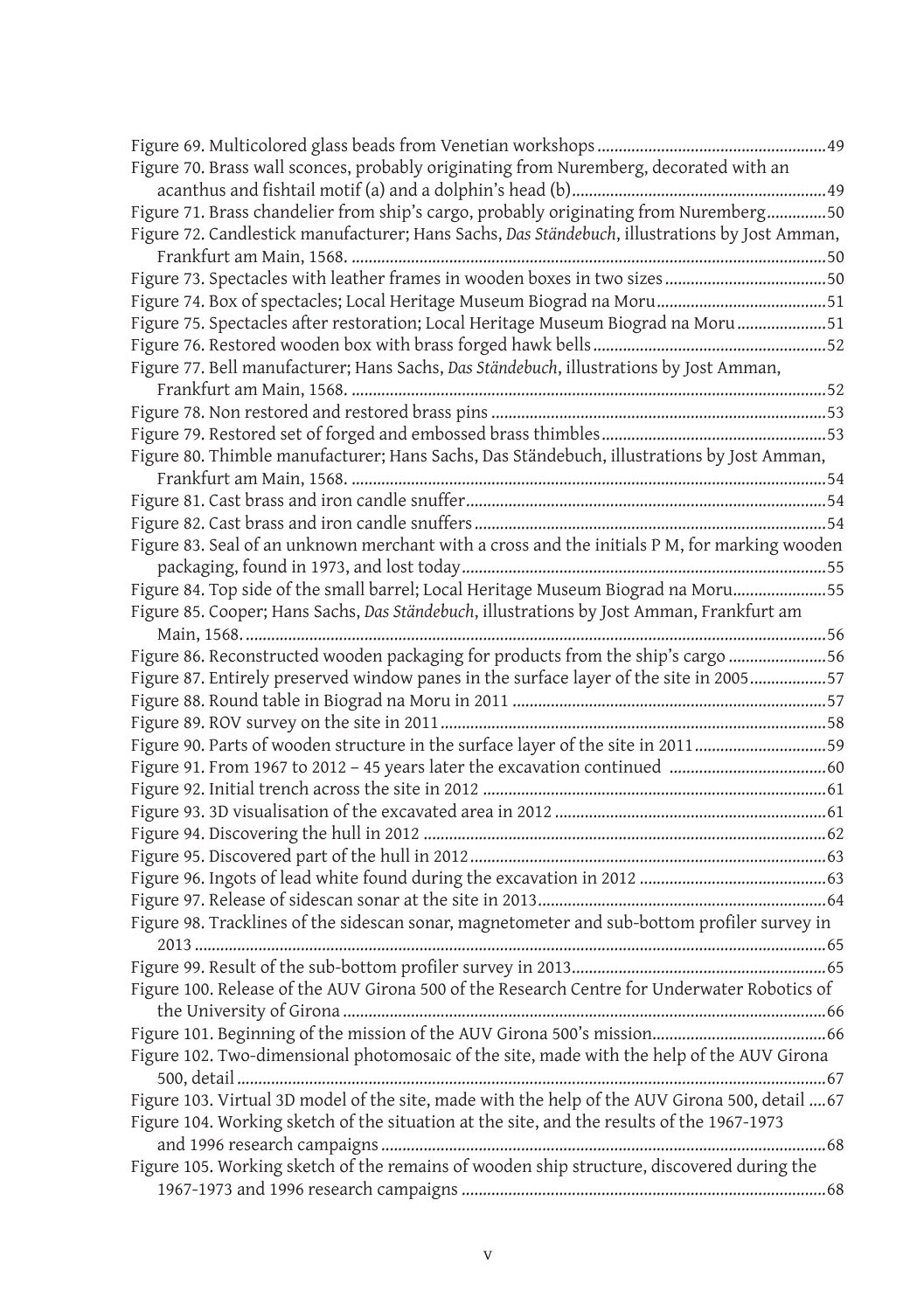| Figure 106. Orthogonal plan of the investigated part of the site in 2014, made on the basis of      |
|-----------------------------------------------------------------------------------------------------|
|                                                                                                     |
| Figure 107. Orthogonal plan of the excavated part of the site in 2017, made on the basis of         |
|                                                                                                     |
|                                                                                                     |
|                                                                                                     |
|                                                                                                     |
|                                                                                                     |
| Figure 112. View of the well-preserved part of the ship's structure during the 2018 survey -        |
|                                                                                                     |
|                                                                                                     |
|                                                                                                     |
| Figure 115. Drawing of the lower part of the pump tube, generated from a virtual 3D model of        |
|                                                                                                     |
| Figure 116. Display of the appearance and use of the suction pump; G. Agricola, De re metallica,    |
|                                                                                                     |
| Figure 117. Cleaning of barrels filled with iron oxide-based colouring material75                   |
| Figure 118. Cleaning of small barrels filled with conical ingots of lead white75                    |
| Figure 119. Round window panes in the sediment rich in arsenic- based colouring material 76         |
| Figure 120. Cleaning of ship structure with preserved traces of arsenic-based colouring             |
|                                                                                                     |
|                                                                                                     |
| Figure 123. Removal of elemental mercury from the sediment above the ship structure77               |
| Figure 124. 3D visualisation of the original appearance of the barrels, found in situ in the ship's |
|                                                                                                     |
| Figure 125. Preparation of carbon fibre substrate for extraction of preserved part of wooden        |
| barrel, conducted by B. Davidde and his team from the Institute for Conservation and                |
|                                                                                                     |
| Figure 126. Raising of the preserved part of the wooden barrel with the help of a carbon fibre      |
|                                                                                                     |
|                                                                                                     |
| Figure 128. Initial conservation treatment of the recovered part of the barrel                      |
|                                                                                                     |
| Figure 130. Decorated window pane found in the surface layer of the site  80                        |
| Figure 131. Layers of straw, used to protect the window panes during transport 80                   |
|                                                                                                     |
| Figure 133. Lead seal of the Venetian doge (Nicolò da Ponte, 1578-1585), found during               |
|                                                                                                     |
|                                                                                                     |
| Figure 135. Bronze medal of the Polish Brethren reformist movement or Minor Reformed                |
|                                                                                                     |
| Figure 136. Glass beads collected on the surface of the site during one dive 84                     |
| Figure 137. Workshop on the typology of glass beads; Local Heritage Museum of Biograd na            |
|                                                                                                     |
|                                                                                                     |
|                                                                                                     |
|                                                                                                     |
|                                                                                                     |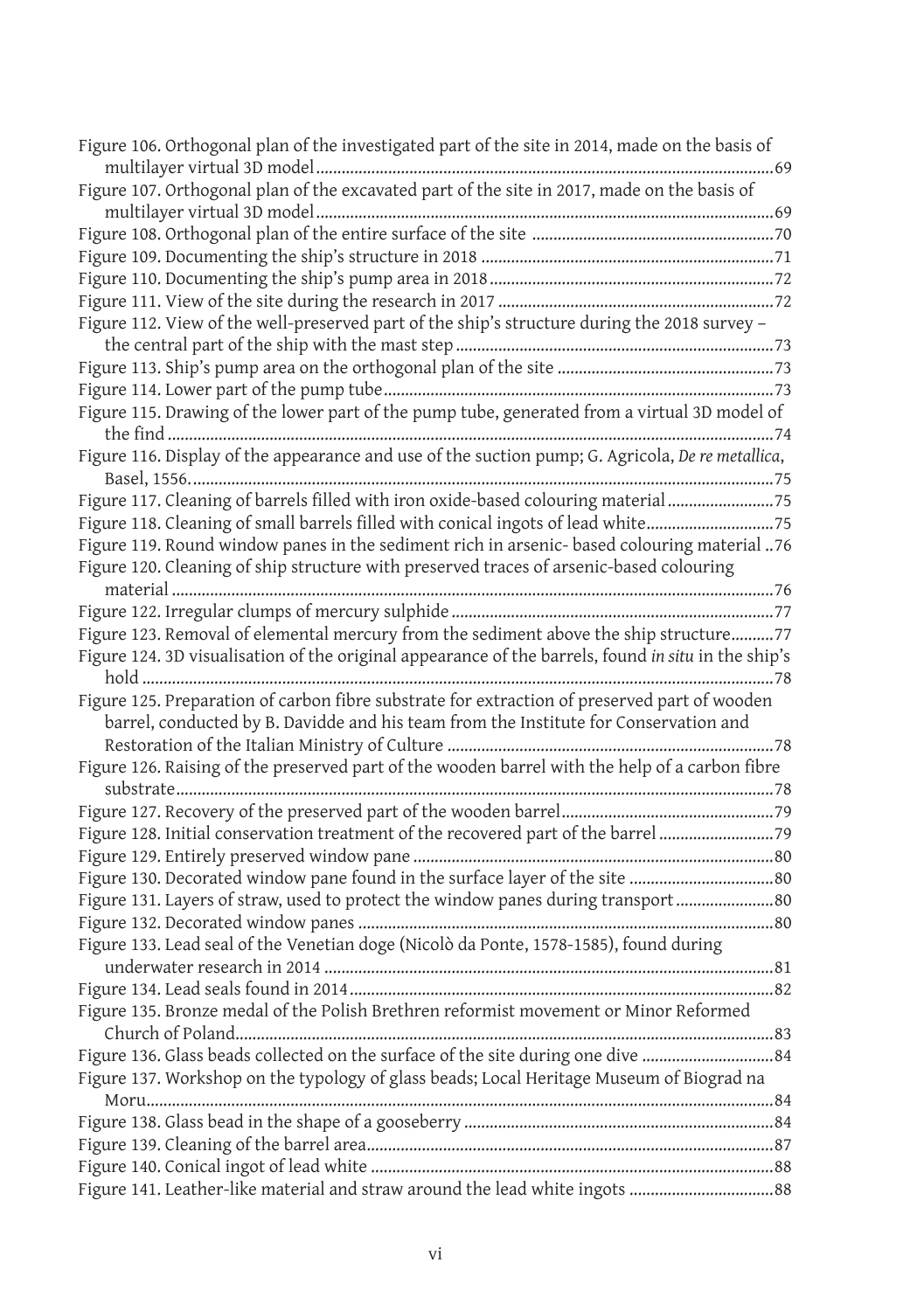| Figure 142. Barrels with red ochre on the orthogonal plan of the site, detail  89                 |
|---------------------------------------------------------------------------------------------------|
|                                                                                                   |
|                                                                                                   |
|                                                                                                   |
|                                                                                                   |
|                                                                                                   |
|                                                                                                   |
|                                                                                                   |
| Figure 150. Draft of the document on the establishment of the company Lezze-Mocenigo-             |
|                                                                                                   |
| Figure 151. Draft contract for the supply of oak for the construction of the ship Lezza, Moceniga |
|                                                                                                   |
|                                                                                                   |
| Figure 153. List of supervisors (Ven. capi d'opera) of the Venetian Arsenal, among whom is        |
|                                                                                                   |
| Figure 154. Graphic reconstruction of the Venetian mould for making floor timbers, called         |
| Figure 155. Statement of Frane Antunov of Korčula confirming that he was the inventor of          |
|                                                                                                   |
| Figure 156. Location of the Sant'Antonio shipyard on a map of Venice (Jacopo de' Barbari,         |
| 1500); within the detail of a shipyard with ships under construction100                           |
| Figure 157. Comparison between the dimensions of the Doge's Palace in Piazza San Marco in         |
| Venice and the preliminary reconstructive hypothesis of the ship Gagliana grossa, formerly        |
|                                                                                                   |
| Figure 158. Summary table of the number, size and volume of oak trunks necessary for the          |
| construction of the ship Lezza, Moceniga e Basadonna, obtained from the supply contract           |
|                                                                                                   |
| Figure 159. Scheme of the structural elements of the wreck relating to the section shown on       |
|                                                                                                   |
| Figure 160. Research area in relation to the ideal representation of a ship of appropriate        |
|                                                                                                   |
| Figure 160a. Preliminary hypothesis for reconstruction of the original shape of the Gagliana      |
|                                                                                                   |
| Figure 161. Estimation of the carrying capacity of the ship Lezza, Moceniga e Basadonna at        |
|                                                                                                   |
|                                                                                                   |
| Figure 163. Representation of a large merchant ship from the second half of the 16th century      |
| in the Church of St. Stephen (S. Iseppo) in Venice, at the monumental tomb of Ivan of             |
| Vrana, Admiral of the galley of Sebastian Venier in the Battle of Lepanto 111                     |
|                                                                                                   |
| Figure 165. Attack of the Tuscan galleys on a merchant ship, engraving by Jacques Callot taken    |
| from the Report of the capture of two bertoni of Tunis, made in Corsica by four galleys of        |
|                                                                                                   |
| Figure 166. Drawing by Tiberio Ceruto of the Ottoman fortress in the Black Sea (Rumelihisarı)     |
| in which he was imprisoned together with Giovanni Tommaso Costanzo 116                            |
|                                                                                                   |
|                                                                                                   |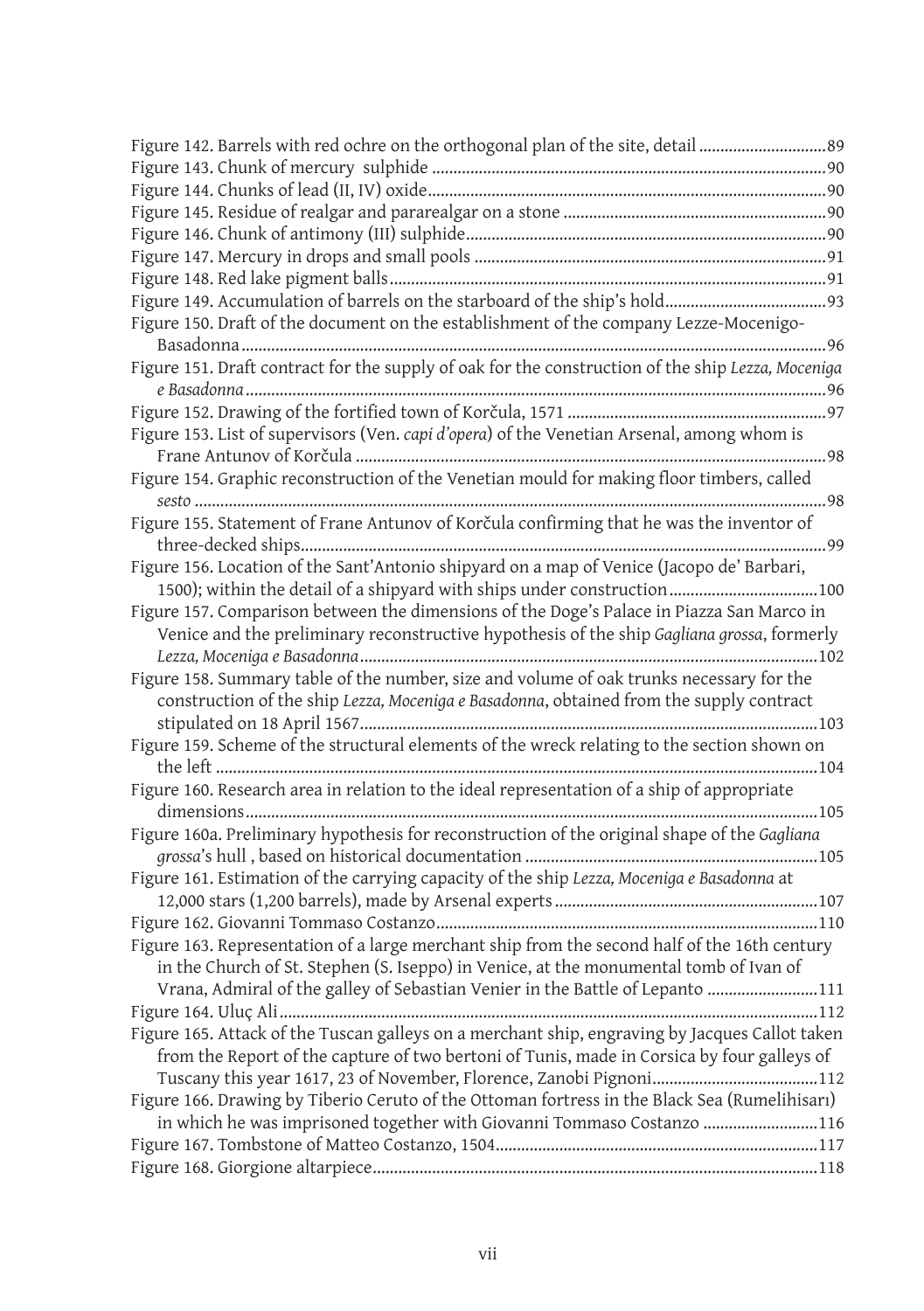| Figure 169. Mourning robe worn by Scipio Costanzo during the funeral ceremony of his son<br>119                                                                                                                                                                     |
|---------------------------------------------------------------------------------------------------------------------------------------------------------------------------------------------------------------------------------------------------------------------|
| Figure 170. Declaration of 15 October 1571 on the armament of the ship Lezza, Moceniga e<br>Basadonna, made by the foundryman Nicolò di Conti ; within the detail of the petriere gun<br>from the site with the monogram of the Conti family's Venetian foundry 121 |
| Figure 171. Document by which Arsenal experts estimate the value of ship's equipment 122                                                                                                                                                                            |
|                                                                                                                                                                                                                                                                     |
|                                                                                                                                                                                                                                                                     |
| Figure 174. List of goods looted by the Knights of Santo Stefano on board the ship Gagliana e                                                                                                                                                                       |
|                                                                                                                                                                                                                                                                     |
| Figure 175. Confirmation of Alvise Finardi on taking over the gift box for the Venetian doge,                                                                                                                                                                       |
| Figure 176. Stone podium (Ven. pietra del bando) on the Rialto, a column of red granite with                                                                                                                                                                        |
|                                                                                                                                                                                                                                                                     |
| Figure 177. Pass for Alvise Finardi, issued by the Captain General of the Sea Sebastiano Venier  135                                                                                                                                                                |
| Figure 178. View of Hvar (Lesina); Konrad von Grünenberg, Beschreibung der Reise von                                                                                                                                                                                |
|                                                                                                                                                                                                                                                                     |
| Figure 179. Encrypted letter sent to Constantinople by Giovanni Francesco Morosini                                                                                                                                                                                  |
| informing the Senate of the fire, and the Sultan's order of window panes 139                                                                                                                                                                                        |
| Figure 180. Sultan Murat III (1546-1595), son of Sultan Selim II and Nurbanu140                                                                                                                                                                                     |
|                                                                                                                                                                                                                                                                     |
| Figure 182. A notarial deed by which Antonio Platipodi hands over to the insurers the                                                                                                                                                                               |
| ownership of the lost goods in exchange for the agreed compensation,                                                                                                                                                                                                |
|                                                                                                                                                                                                                                                                     |
| Figure 183. View of the bay Zaklopica (It. Porto Chiave) southeast of Tkon on the island                                                                                                                                                                            |
|                                                                                                                                                                                                                                                                     |
| Figure 184. Page from a letter sent by the merchant Guglielmo Helman on 27 September 1583                                                                                                                                                                           |
|                                                                                                                                                                                                                                                                     |
| Figure 185. Inventory and valuation of jewellery and precious stones rescued from the sunken                                                                                                                                                                        |
| Figure 186. Tombstone of Alvise Finardi, placed next to the monumental tomb of his friend                                                                                                                                                                           |
| Ivan of Vrana in the Church of St. Stephen (Sant'Iseppo) in Venice150                                                                                                                                                                                               |
| Figure 187. Map of the Mestre area with the indication of the position of the mill owned by                                                                                                                                                                         |
|                                                                                                                                                                                                                                                                     |
| Figure 188. Origin of people, goods and events directly or indirectly related to the ship                                                                                                                                                                           |
| Figure 189. Origin of people participating in the Gnalić shipwreck research155                                                                                                                                                                                      |
|                                                                                                                                                                                                                                                                     |
|                                                                                                                                                                                                                                                                     |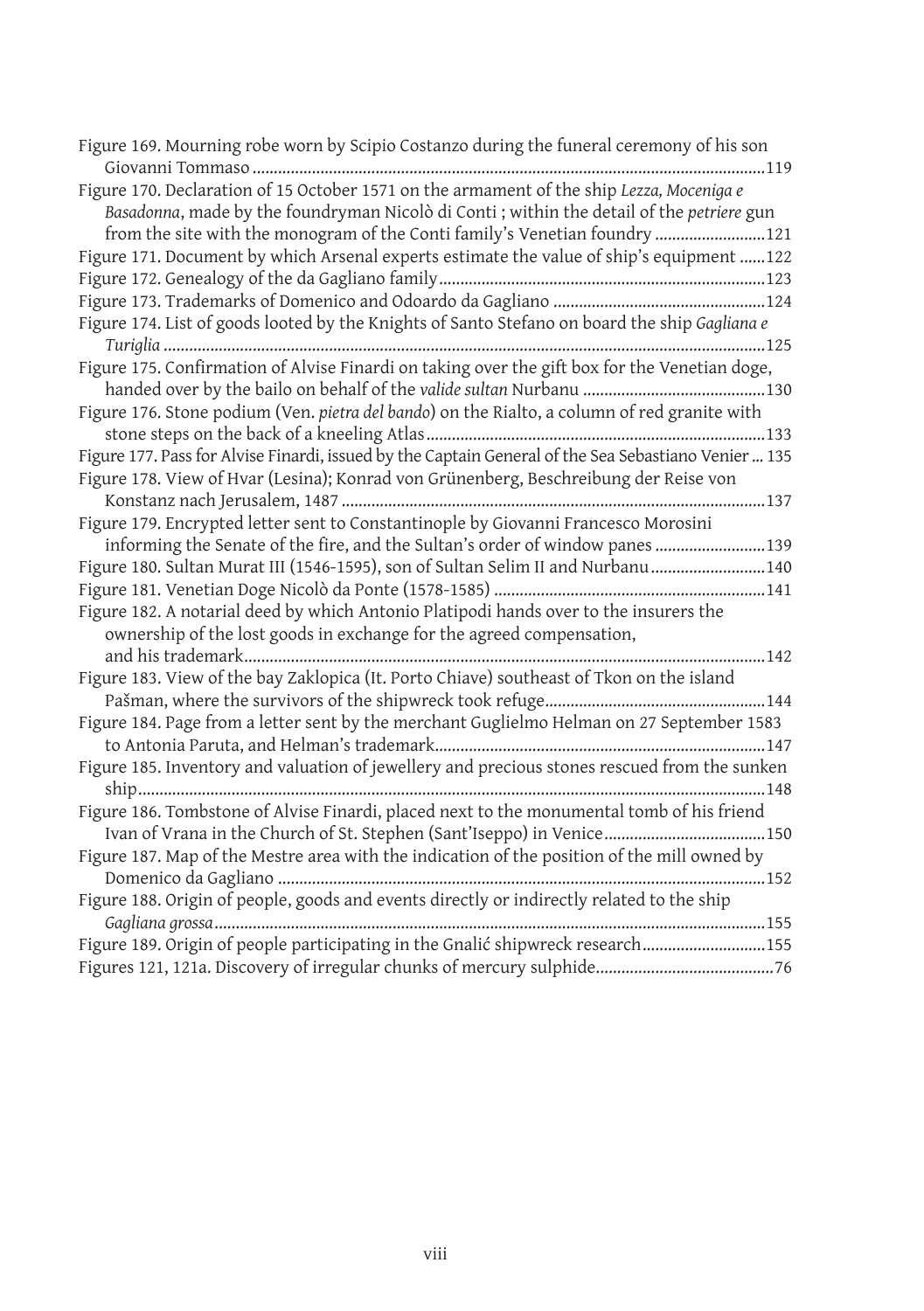## **Foreword**

Unlike official history, which passes over times past in large steps, the story about the ship that sank near Gnalić is full of personal human fates woven together from strands spanning the entirety of Late Renaissance Europe and the Mediterranean. Sailing on the route between Venice and Istanbul, the *Gagliana grossa*, formerly known as the *Lezza, Moceniga e Basadonna*, symbolically linked two apparently opposing but firmly intertwined worlds. Magnificent items that had spent four centuries on the seafloor briefly brought it fame in the 1960s and 1970s. But it only garnered genuine renown during the past few years, when the scholarly community finally began to examine the untapped information hidden in museum collections, in archival materials and at the actual shipwreck site.

Its discovery is largely due to Konstantin Šikić and Ivo Šimat Butica from Murter, who at one point, through Miljenko Barić, forwarded the relevant information to the proper institutions in Zadar. Among the many who deserve credit for the first investigations and salvaging of valuable finds at the end of the 1960s and early 1970s, the most noteworthy names are Ksenija Radulić, Sofija and Ivo Petricioli, Božidar Vilhar and Grga Oštrić. Young archaeologists Zdenko Brusić and Zlatko Gunjača and conservator Dalibor Martinović actively participated in the first campaigns, and several years later Marijan Orlić assumed leadership of the undersea aspect of the research. All of them, and many others, deserve thanks for saving the site from being forever forgotten and thoroughly looted.

Three decades later, an international group of experts led by Mitja Guštin, and consisting of Irena Lazar, Hugh Willmott and Caroline Jackson, used the example of glass finds to reignite interest in the ship's cargo and underscore the site's research potential. Zrinka Mileusnić and her associates highlighted the attractiveness of presenting these materials to the broader public.

After many years of effort undertaken by this publication's authors, in 2012 the University of Zadar once more launched research thanks to support from the Ministry of Culture, the Town of Biograd na Moru, the Tkon Municipality, the Croatian Science Foundation, Texas A&M University, the Ruđer Bošković Institute the Croatian Institute of History, the German Society for the Promotion of Underwater Archaeology (FUWA), the Biograd na Moru Local Heritage Museum, the Croatian History Museum, the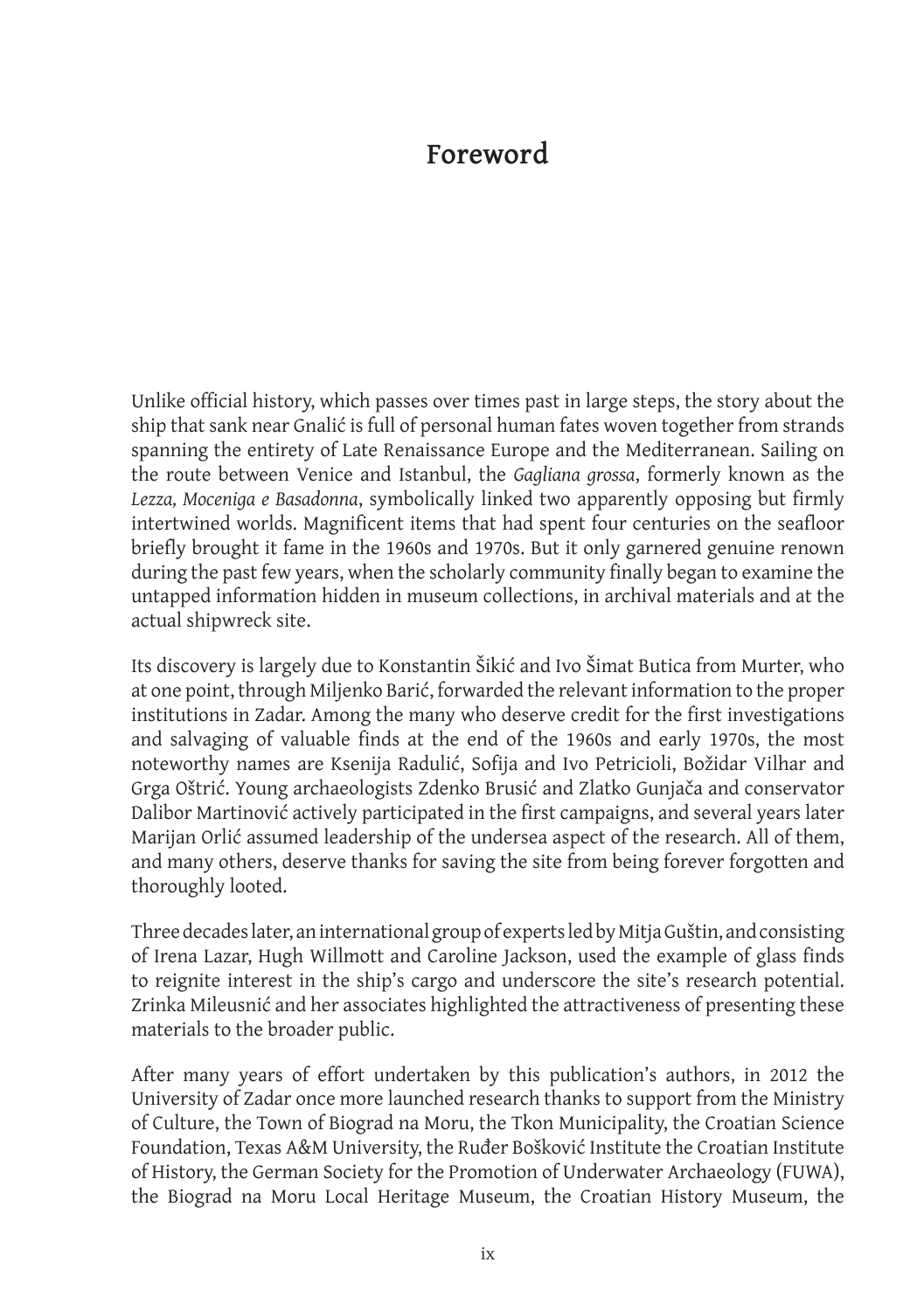University of Zagreb Faculty of Electrical Engineering and Computing Science, the audiovisual production company Red Studio d.o.o., the ARS NAUTICA Institute of Maritime Heritage and many other Croatian and foreign institutions and organizations whose participation even today is contributing to the project's ongoing success. Joško Belamarić and Zlatko Uzelac deserve special mention for relaunching the project, as do many well-intentioned participants during the initial efforts in this regard, while Pavuša Vežić and Barbara Peranić provided vital support to the continuity of research work.

Research into and protection of the site and its finds in recent years have been considerably advanced by Matko Barišić, Vladimir Bermanec, Adelphine Bonneau, Patrick Casitti, Marco Ciabattoni, Neven Cukrov, Matko Čvrljak, Barbara Davidde, Vincent Delmas, Ana Filep, Maria Geraga, Andrea Gobbi, Ela Jurdana, Željko Kwokal, Neven and Marko Lete, Nili Liphshitz, Davor Matešić, Nikola Mišković, Marco Morin, Stefan Nehring, George Papatheodorou, Martina Patriarca, Pere Ridao, Christa and Herbert Siepenkötter, Ines Šelendić, Franka Trcera and Antonio Vasilijević, while precise modern documentation and attractive photographic and video materials have been produced by Ivana Asić, Mirko Belošević, Marino Brzac, Suzana Čule, Vedran Dorušić, Tena Festini, Danijel and Ranko Frka, Dražen Gorički, Sebastian Govorčin, Matej Martinčak, Alan Meniga, Xavier Rodrigez Pandozi, Rodrigo Torres, Božo Vukičević and Kotaro Yamafune. Here as well, the list of names deserving credit is much longer, and the diversity of individual contributions is far greater.

In the 1970s, Astone Gasparetto successfully initiated the reconstruction of the relevant, long-past events. After a long pause, this painstaking task was taken up by Mauro Bondioli, whose dedicated work in the State Archives in Venice has yielded hundreds of documents, and he connected them to the multi-layered historical story told in another part of this book. He was assisted in these efforts by Benjamin Arbel, Anna Bellavitis, Paola Benussi, Giovanni Caniato, Isabella Cecchini, Lovorka Čoralić, John Davis, Claudio dell'Orso, Marco Di Pasquale, Eric Dursteller, Antonio Fabris, Maria Fusaro, Richard Goldthwaite, Vincenzo Mancini, Vittorio Mandelli, Alessandro Marzo Magno, Antonio Mazzucco, Luca Molà, Reinhold Müller, Serap Mumcu, Gianfranco Munerotto, Antonio Musarra, Maria Pia Pedani, Andrea Pelizza, Andrea Peressini, Stefano Piasentini, Claudio Povolo, Franco Rossi, Jan-Christoph Rößler, Mirko Sardelić, Alessandra Schiavon, Ana Šverko, Lorenzo Tommasin, Stefano Tosato, Alfredo Viggiano, Roberto Zago and Guglielmo Zanelli. With their linguistic suggestions, Vladimir Skračić and Nikola Vuletić contributed significantly to the final form of this text.

The list of those who participated in previous research today encompasses hundreds of names from all continents. We would like to convey our immeasurable gratitude to all of them for their support and cooperation, with hope and anticipation in future common work in stringing together the small pearls of this great historical tale.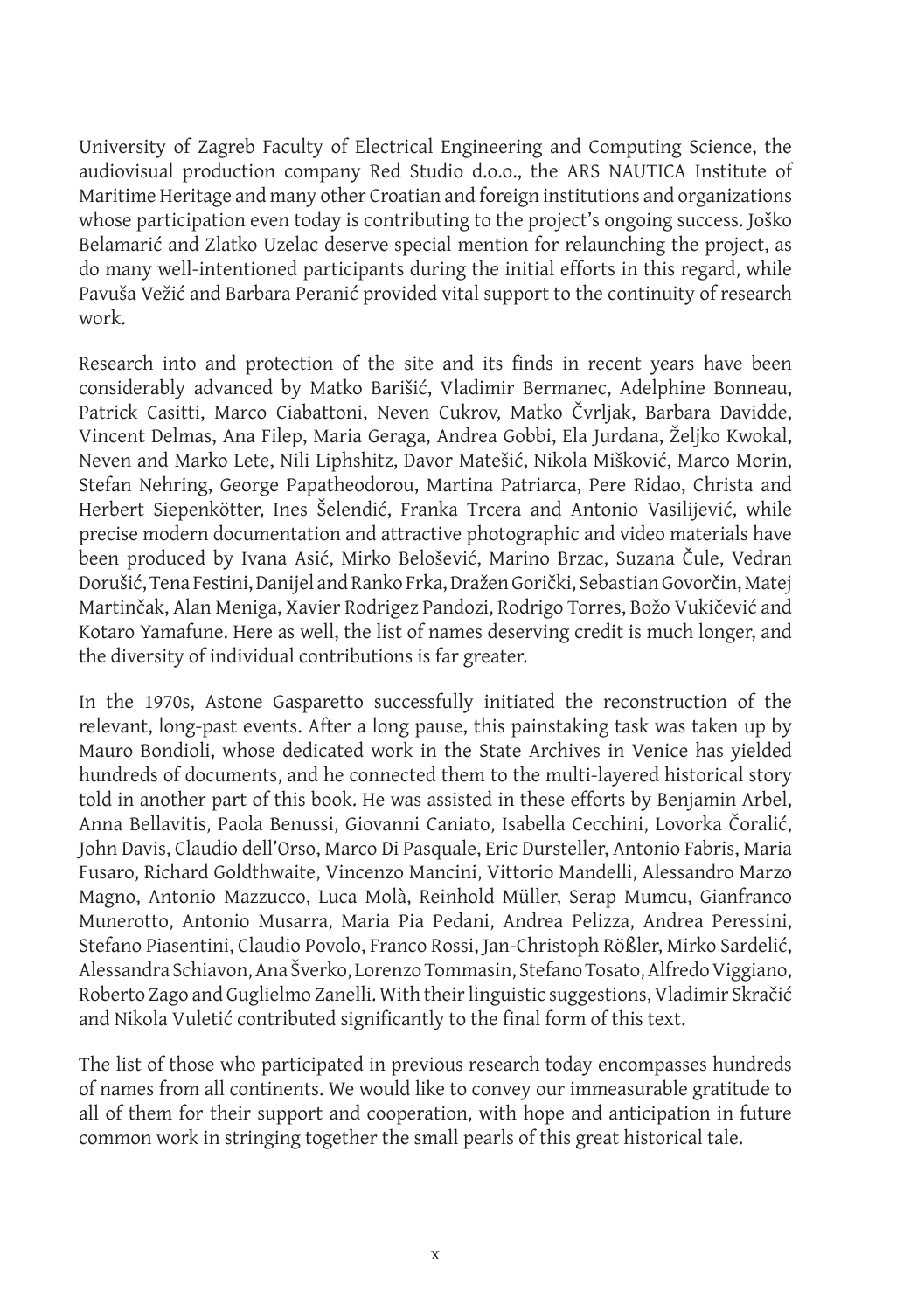### **1. Introduction**

In mid-autumn 1583, a large merchant ship laden with all manner of goods met an unfortunate fate near the islet of Gnalić, not far from Gnal Promontory at the far southern tip of the island of Pašman. It may have been the last in an entire series of exciting events in the life of a vessel, if – after being forgotten for almost four centuries – it had not been rediscovered by fishers and divers from the island of Murter in the early 1960s, and in a way they breathed new life into it.

News of the discovery was heard, unfortunately, in the global circles of ill-intentioned visitors to the seafloor who looted numerous items from this rich undersea site over the following decades, and much was irretrievably taken from the country. At the time of the earliest diving activities near the islet of Gnalić, the methodology for underwater archaeological research was still in its infancy, and the proper authorities had yet to exhibit sufficient interest in the protection and preservation of the undersea heritage. It was only recorded in the official register of sites in 1967, when news of the discovery had made its way to the proper institutions in Šibenik and Zadar. The first legally recovered finds excited the broader public and compelled experts to fully commit to an undertaking for which they were entirely unprepared. Thanks to their boundless enthusiasm and hard work, items that are even today breathtaking were raised from the seafloor.

Several exhibitions showed that the site had manifold potential, and for a time interest in its history bloomed. However, the initial excitement dissipated, financial support dried up, and an erroneous impression of exhaustive exploration of the site prevailed even in scholarly circles. Later attempts to relaunch research, although unsuccessful, demonstrated that neither underwater nor archival research, nor conservation and interpretation of the already removed items were nearly complete. Despite this, a full forty-five years had to pass before the conditions for systematic research work were met, and the local community became more seriously interested in the potential for the attractive presentation of the sunken ship and its exciting historical tale.

Systematic research conducted during the past several decades have thoroughly altered some of the initial hypotheses, and careful study of the documents held in the State Archives in Venice have resulted in many astonishing and unexpected discoveries. The story about the shipwreck grew and was enhanced with incredible details, intriguing